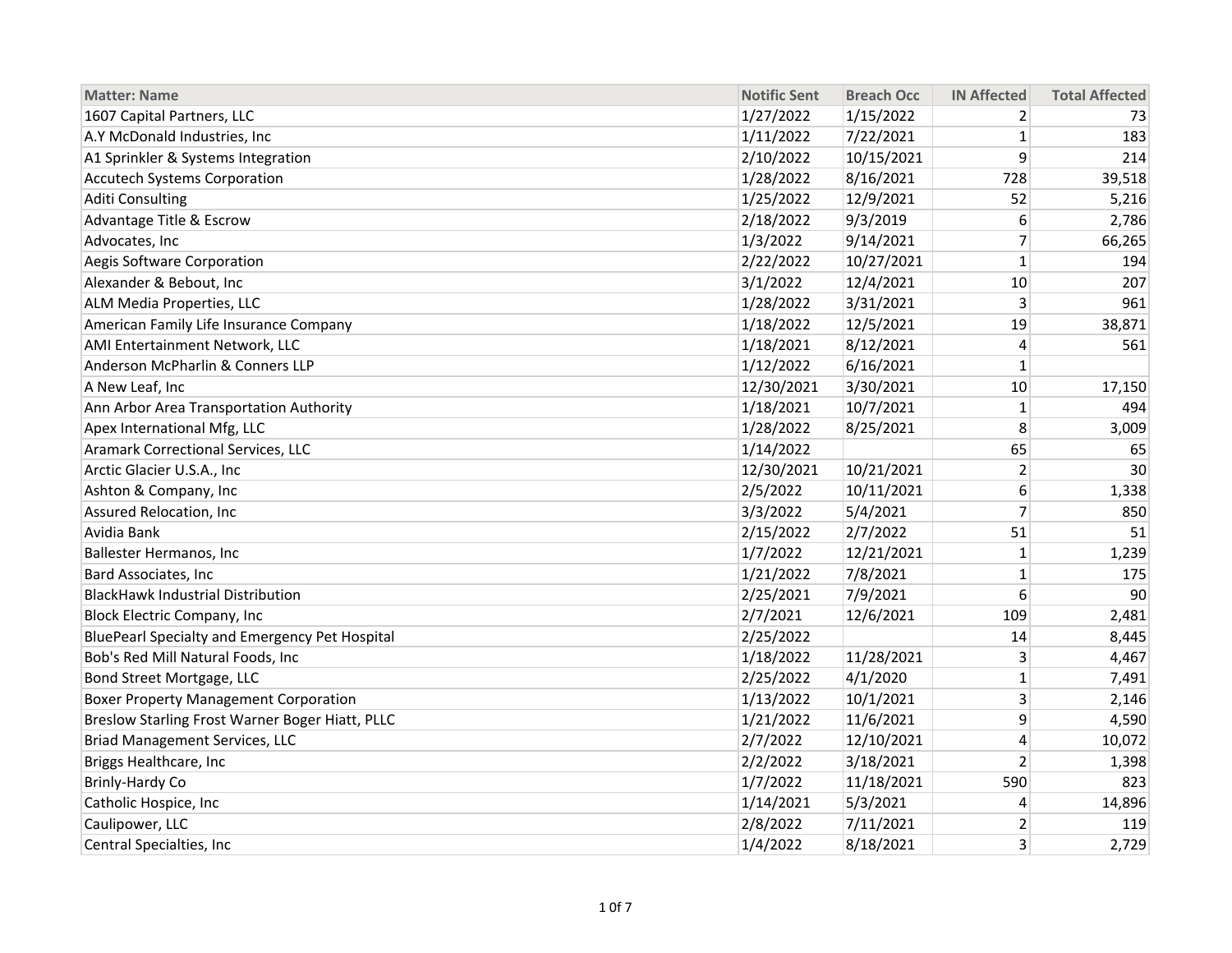| <b>Matter: Name</b>                                | <b>Notific Sent</b> | <b>Breach Occ</b> | <b>IN Affected</b> | <b>Total Affected</b> |
|----------------------------------------------------|---------------------|-------------------|--------------------|-----------------------|
| Central Truck Finance, LLC                         | 2/3/2022            | 1/2/2022          | 3                  | 122                   |
| <b>Charles River Apparel</b>                       | 1/7/2022            | 10/18/2021        | $\overline{7}$     | 292                   |
| CHR Solutions, Inc                                 | 2/22/2022           | 10/2/2021         | $\overline{2}$     | 475                   |
| Ciox Health                                        | 2/10/2022           | 6/24/2021         | 5                  | 299                   |
| City of South Bend                                 | 2/22/2022           | 9/23/2021         | 4                  | $\overline{4}$        |
| Cleo Al Inc                                        | 1/25/2022           | 12/20/2021        | 5                  | 101                   |
| <b>CMS Companies</b>                               | 2/4/2022            | 7/17/2021         | $\overline{7}$     | 2,284                 |
| Columbus Industries, Inc                           | 2/14/2022           | 9/6/2021          | $\mathbf{1}$       | 2,088                 |
| Columbus Regional Health                           |                     | 2/7/2020          | 177                | 186                   |
| <b>Comprehensive Health Services</b>               | 2/15/2022           | 4/9/2020          | 907                | 94,449                |
| Concord Hospitality Enterprises Company, LLC       | 2/2/2022            | 8/15/2021         | 15                 | 10,186                |
| Consumers Supply Distributing, LLC                 | 2/25/2022           | 1/16/2022         | 1                  | 1,233                 |
| Copeland Insurance Agency                          | 2/3/2022            | 7/1/2021          | $\mathbf{1}$       | 1,512                 |
| Creative Services, Inc                             | 2/1/2022            | 11/23/2021        | 782                | 164,673               |
| <b>Creighton University</b>                        | 2/24/2022           | 11/11/2021        | $\mathbf{1}$       | 47                    |
| Cross Timbers Health Clinics, Inc. dba AccelHealth | 2/7/2022            | 12/9/2021         | $\overline{2}$     | 48,126                |
| CTH Rentals, LLC                                   | 1/10/2022           | 8/11/2021         | 6,700              | 140,330               |
| Dawson County, Nebraska                            | 1/14/2022           | 9/25/2021         | 1                  | 7,819                 |
| Day-Lee Foods, Inc                                 | 1/7/2022            | 11/4/2021         | $\mathbf{1}$       | 158                   |
| Deaconess Health System, Inc                       | 2/23/2022           | 6/17/2020         | 41                 | 46                    |
| Diversified Maintenance Systems, LLC               | 2/15/2022           | 5/13/2021         | 113                | 1,603                 |
| DPI Specialty Foods, Inc                           | 2/11/2022           | 1/22/2021         | 207                | 15,862                |
| Dr. Day Care                                       | 2/9/2022            | 3/29/2021         | 3                  | 3,143                 |
| Dr. Douglas C. Morrow ODPC                         | 2/23/2022           | 5/13/2021         | 4,848              | 5,269                 |
| Drs Roush & Will Optometrists                      | 12/20/2021          | 11/10/2021        | 467                | 467                   |
| Dunham & Associates Holdings, Inc                  | 2/18/2022           | 10/22/2021        | $\mathbf{1}$       | 198                   |
| <b>ECT Services, Inc</b>                           | 1/6/2022            | 10/22/2021        | 19                 | 105                   |
| Eichenbaum Comer & Ratynets AAC                    | 2/17/2022           | 10/4/2020         | $\mathbf{1}$       | 2,286                 |
| Ensinger Industries, Inc                           | 1/24/2022           | 6/13/2021         | 5                  | 1,331                 |
| Enviroplas, Inc                                    |                     | 10/12/2021        | 577                | 640                   |
| <b>Envision Credit Union</b>                       | 1/28/2022           | 8/5/2021          | 18                 | 55,694                |
| Equity Bancshares, Inc                             | 12/30/2021          | 11/1/2021         | 737                | 137,950               |
| Ethos Technologies, Inc                            | 2/11/2022           | 7/15/2021         | 56                 | 13,300                |
| ExecuSearch Holdings, LLC                          | 1/20/2022           | 2/12/2021         | 20                 | 42,467                |
| <b>Extend Fertility</b>                            | 2/16/2022           | 12/15/2021        | 3                  | 10,373                |
| <b>Fairmount Memorial Association</b>              | 1/28/2022           |                   | $\overline{2}$     | 8,204                 |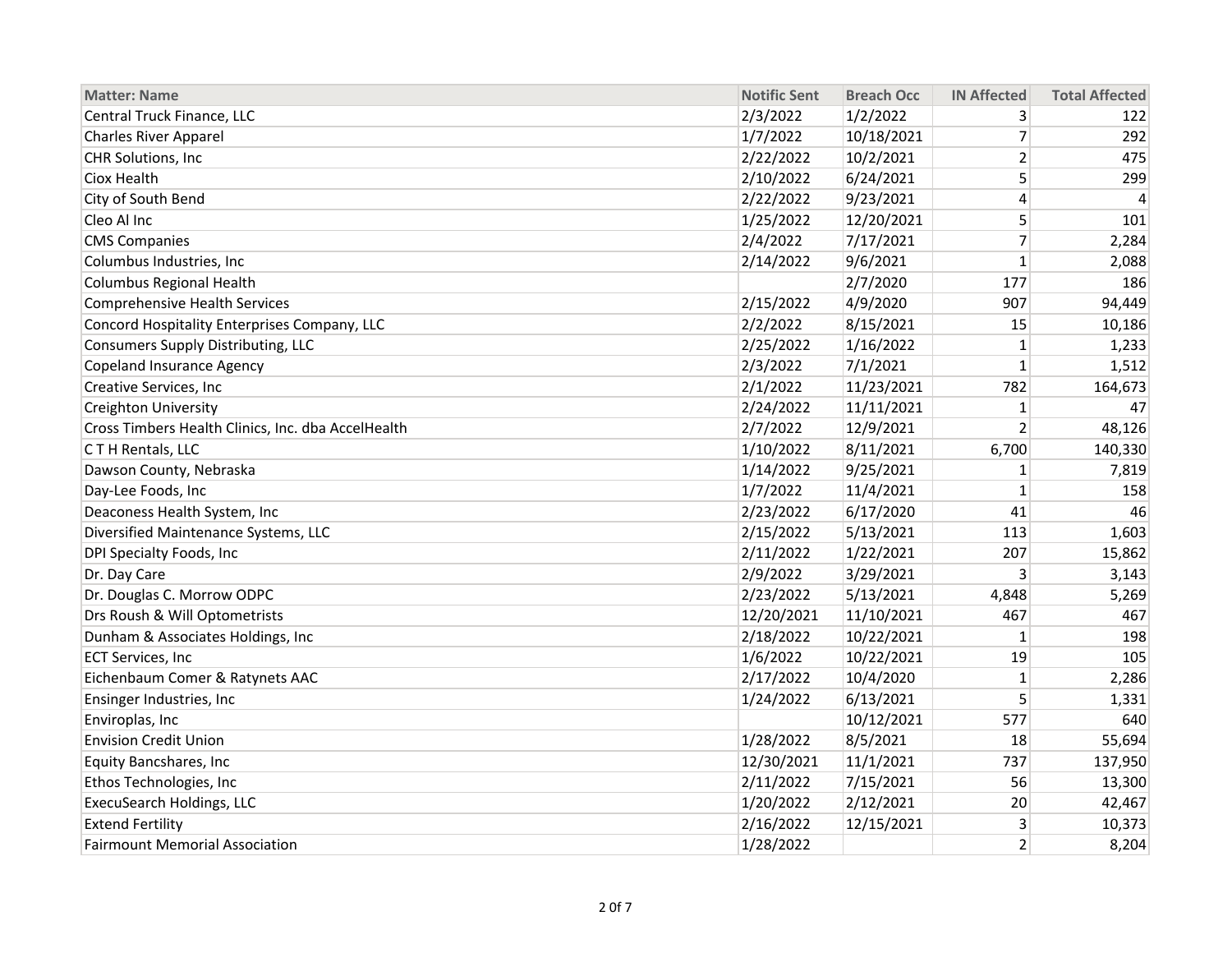| <b>Matter: Name</b>                                                             | <b>Notific Sent</b> | <b>Breach Occ</b> | <b>IN Affected</b> | <b>Total Affected</b> |
|---------------------------------------------------------------------------------|---------------------|-------------------|--------------------|-----------------------|
| <b>Fair-Rite Products Corporation</b>                                           | 2/28/2022           | 1/21/2022         | 16                 | 1,543                 |
| Family Christian Health Center                                                  | 1/28/2022           | 11/18/2021        | 2,474              | 30,982                |
| Farm Bureau General Insurance Company of Michigan                               | 2/14/2022           | 6/25/2021         | $\mathbf{1}$       | 1                     |
| Farmers Telephone Cooperative, Inc                                              | 1/28/2022           | 6/24/2021         | 8                  | 8,099                 |
| <b>Fidelity Management Trust Company</b>                                        | 1/24/2022           | 1/20/2022         | $\mathbf{1}$       | 1                     |
| <b>Fidelity National Title Company</b>                                          | 2/15/2022           | 2/7/2022          | $\overline{2}$     | $\overline{2}$        |
| <b>First Christian Church</b>                                                   | 12/31/2021          | 12/25/2021        | 68                 | 68                    |
| First National bank of Hughes Springs                                           | 2/23/2022           | 6/1/2021          | 8                  | 17,812                |
| <b>Foundation Wellness</b>                                                      | 1/7/2022            | 9/7/2021          | 62                 | 2,380                 |
| Four B Corp                                                                     | 12/30/2021          | 9/26/2021         | 21                 |                       |
| Franciscan Health Lafayette                                                     | 2/1/2022            | 1/26/2022         | $\mathbf{1}$       | $\mathbf 1$           |
| Franciscan Physician Network                                                    | 12/30/2021          | 11/2/2021         | $\mathbf{1}$       | $\mathbf{1}$          |
| Franklin Park Conservatory and Botanical Gardens                                | 1/4/2022            | 7/16/2021         | 10                 | 4,927                 |
| Gates Hudson                                                                    | 1/7/2022            | 10/19/2021        | $\overline{2}$     | 1,723                 |
| Gitterman Wealth Management                                                     | 2/28/2022           | 8/25/2021         | 24                 | 12,789                |
| Grandizio, Wilkins, Little & Matthews, LLP                                      | 1/14/2022           | 5/28/2021         | 101                | 18,515                |
| <b>Grand Street Settlement Inc</b>                                              | 1/21/2022           | 6/25/2021         | $\overline{2}$     | 3,408                 |
| Grant Blackford Mental Health dba Cornerstone Behavioral Health                 | 1/20/2022           | 8/12/2021         | 35                 | 35                    |
| Gray Television, Inc                                                            | 2/21/2022           | 9/1/2021          | 13                 | 507                   |
| H. J. Russell & Company                                                         | 2/4/2022            |                   | 6                  | 1,081                 |
| Harder + Company Community Research, Inc                                        | 1/12/2022           | 4/17/2021         | $\mathbf{1}$       | 6,762                 |
| Harris, Hardy & Johnstone, PC                                                   | 2/18/2022           | 8/7/2020          | $\overline{2}$     | 4,022                 |
| Hillsdale Furniture LLC                                                         | 1/18/2022           | 11/26/2021        | 48                 | 581                   |
| Hofmann Arthritis Institute PLLC and Hofmann Arthritis Institute of Nevada PLLC | 2/17/2022           | 11/15/2021        | 3                  | 5,338                 |
| Hutt Trucking Co, Inc                                                           | 1/14/2022           | 10/7/2021         | $\overline{2}$     | 965                   |
| IAM Acquisition, LLC dba Coregistics                                            | 2/22/2022           | 5/31/2021         | 22                 | 234                   |
| IFR Inc                                                                         | 2/25/2022           | 12/7/2021         | $\mathbf{1}$       | 569                   |
| Indiana Department of Correction                                                | 1/13/2022           | 1/13/2022         | $\mathbf{1}$       | $\mathbf{1}$          |
| Indiana Family & Social Services Administration                                 | 2/11/2022           | 2/10/2022         | $\mathbf{1}$       | 1                     |
| Indiana University                                                              | 3/1/2022            | 1/24/2022         | 27                 | 30                    |
| Indiana University Health, Inc                                                  | 2/10/2022           | 1/12/2022         | 1                  | $\mathbf{1}$          |
| Injured Workers Pharmacy                                                        | 2/3/2022            | 1/16/2021         | 16                 | 75,771                |
| <b>Internews Network</b>                                                        | 1/28/2022           | 10/15/2015        | $\overline{4}$     | 10,637                |
| Interstate Title Solutions, Inc                                                 | 1/21/2022           | 10/6/2021         | 10                 | 1,967                 |
| InTransit, LLC                                                                  | 1/18/2022           | 9/19/2021         | 240                | 12,231                |
| Jacob Stern & Sons, Inc                                                         | 1/28/2022           | 3/31/2021         | 5                  | 588                   |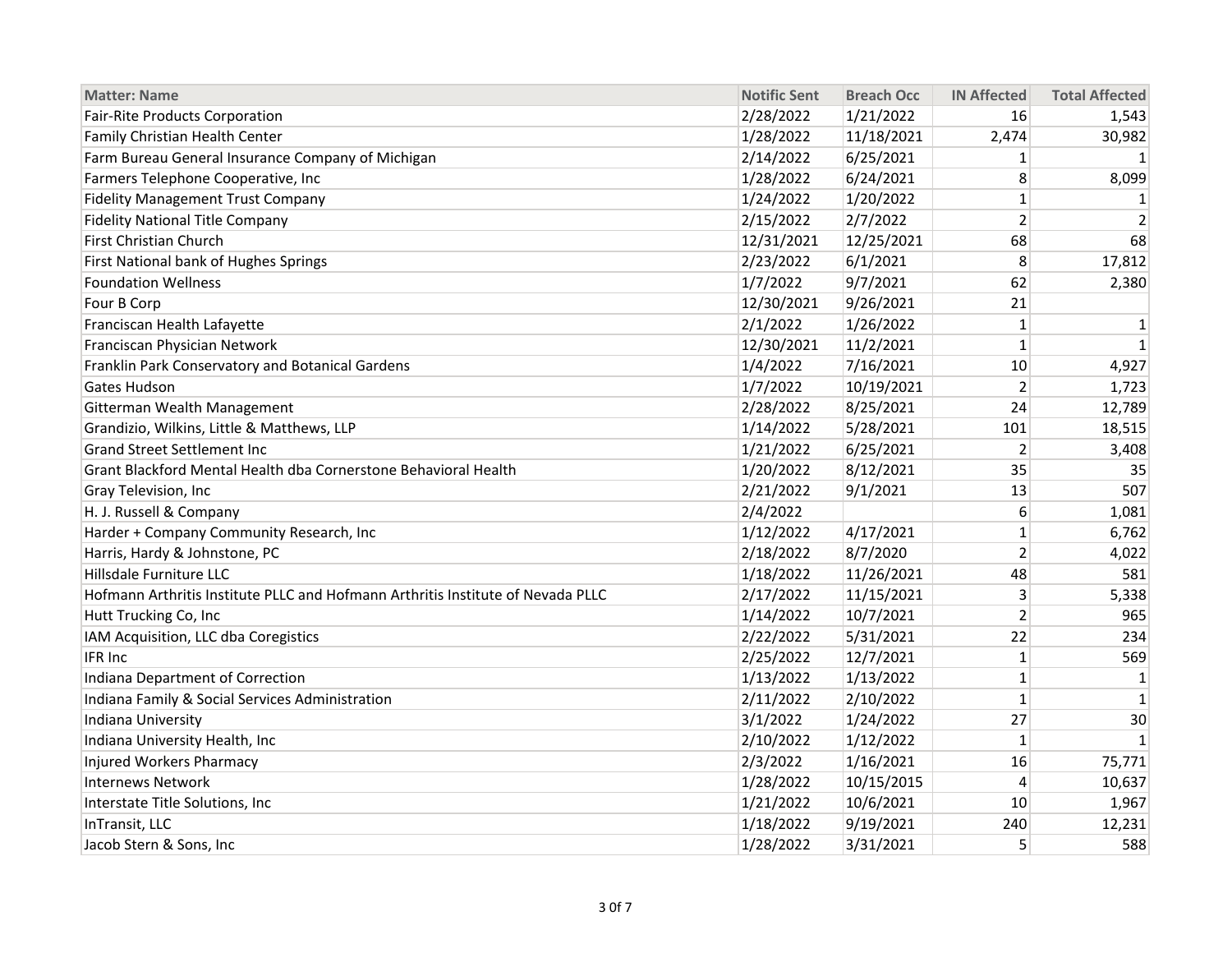| <b>Matter: Name</b>                        | <b>Notific Sent</b> | <b>Breach Occ</b> | <b>IN Affected</b> | <b>Total Affected</b> |
|--------------------------------------------|---------------------|-------------------|--------------------|-----------------------|
| Jefferson Surgical Clinic                  | 1/6/2022            | 6/5/2021          | 40                 | 174,769               |
| Jim Koons Automotive Company               | 1/14/2022           | 5/19/2021         | 122                | 114,153               |
| <b>JMA Energy</b>                          | 2/23/2022           |                   | 23                 | 13,796                |
| Johns Eastern Company, Inc                 | 1/4/2022            | 11/19/2021        | $\overline{2}$     | 1,513                 |
| JPay, Inc                                  | 1/25/2022           | 12/15/2020        | 3                  | 1,411                 |
| Kaufman Dolowich Voluck, LLP               | 12/30/2021          | 1/28/2021         | $\mathbf{1}$       | 103                   |
| Keller Supply Company                      | 1/28/2022           | 11/22/2021        | 4                  | 5,288                 |
| Kelley Automotive Group                    | 1/10/2022           | 10/27/2021        | 1,936              | 2,073                 |
| Kem Krest, LLC                             | 2/4/2022            | 12/13/2021        | 834                | 1,664                 |
| <b>KIND LLC</b>                            | 1/7/2022            | 9/9/2021          | 3                  | 469                   |
| Kindred Healthcare, LLC                    | 1/19/2022           | 11/9/2021         | 2                  | 16                    |
| KMG Prestige, Inc                          | 2/7/2022            | 11/27/2021        | 71                 | 7,848                 |
| LeMans Corporation                         | 3/3/2022            | 11/10/2021        | 3                  | 719                   |
| LendingTree, LLC                           | 1/6/2022            |                   | 171                | 643                   |
| LendUS, LLC                                | 1/19/2022           | 2/2/2021          | 9                  | 12,205                |
| LGAA, LLC                                  | 3/1/2022            | 2/16/2021         | 5                  | 11,837                |
| Little Giant Ladder Systems                | 1/10/2022           | 11/5/2021         | $\mathbf{1}$       | 229                   |
| Logan Health Medical Center                | 2/22/2022           | 11/18/2021        | 8                  | 213,543               |
| Lower LLC                                  | 2/24/2022           | 12/10/2021        | $\mathbf{1}$       | 1,648                 |
| LW1, Inc. dba Aperture Talent              | 2/17/2022           | 8/13/2021         | $\mathbf{1}$       | 252                   |
| Manhattan School of Music                  | 2/18/2022           | 4/17/2021         | $\overline{2}$     | 6,500                 |
| Marlabs, Inc                               | 1/5/2022            | 5/27/2021         | 44                 | 6,267                 |
| Marquez Brothers Texas, Inc                | 12/27/2021          | 9/1/2021          | $\overline{2}$     | 2,191                 |
| McMenamins, Inc                            | 12/30/2021          | 12/7/2021         | 14                 | 20,504                |
| Medical Research Institute of America      | 1/7/2022            | 11/2/2021         | 44                 | 88                    |
| Medical Review Institute of America        | 1/7/2022            | 11/2/2021         | 2,566              | 134,571               |
| Metalcraft of Mayville                     | 2/24/2022           | 1/7/2022          | 1                  | 271                   |
| Meyer Corporation, U.S                     | 2/15/2022           | 10/25/2021        | $\mathbf{1}$       | 2,747                 |
| <b>Midland University</b>                  | 1/25/2022           | 1/8/2021          | 54                 | 13,716                |
| Midwestern Electric, LLC                   | 2/3/2022            |                   | 153                | 161                   |
| Miller Valentine                           | 2/10/2022           | 5/6/2021          | 216                | 4,901                 |
| Minnesota Statewide Limited Energy J.A.T.C | 1/10/2022           | 9/15/2021         | $\mathbf{1}$       | 6,370                 |
| Monongalia Health System, Inc              | 2/28/2022           | 12/8/2021         | 2                  | 472,420               |
| Monroe Public Schools                      | 1/7/2022            | 6/9/2021          | $\mathfrak{p}$     | 1,201                 |
| Morley Companies, Inc                      | 1/26/2022           | 7/2/2021          | 24,331             | 13,630                |
| Mortgage Connect LP                        | 2/4/2022            | 8/24/2021         | 3                  | 3,747                 |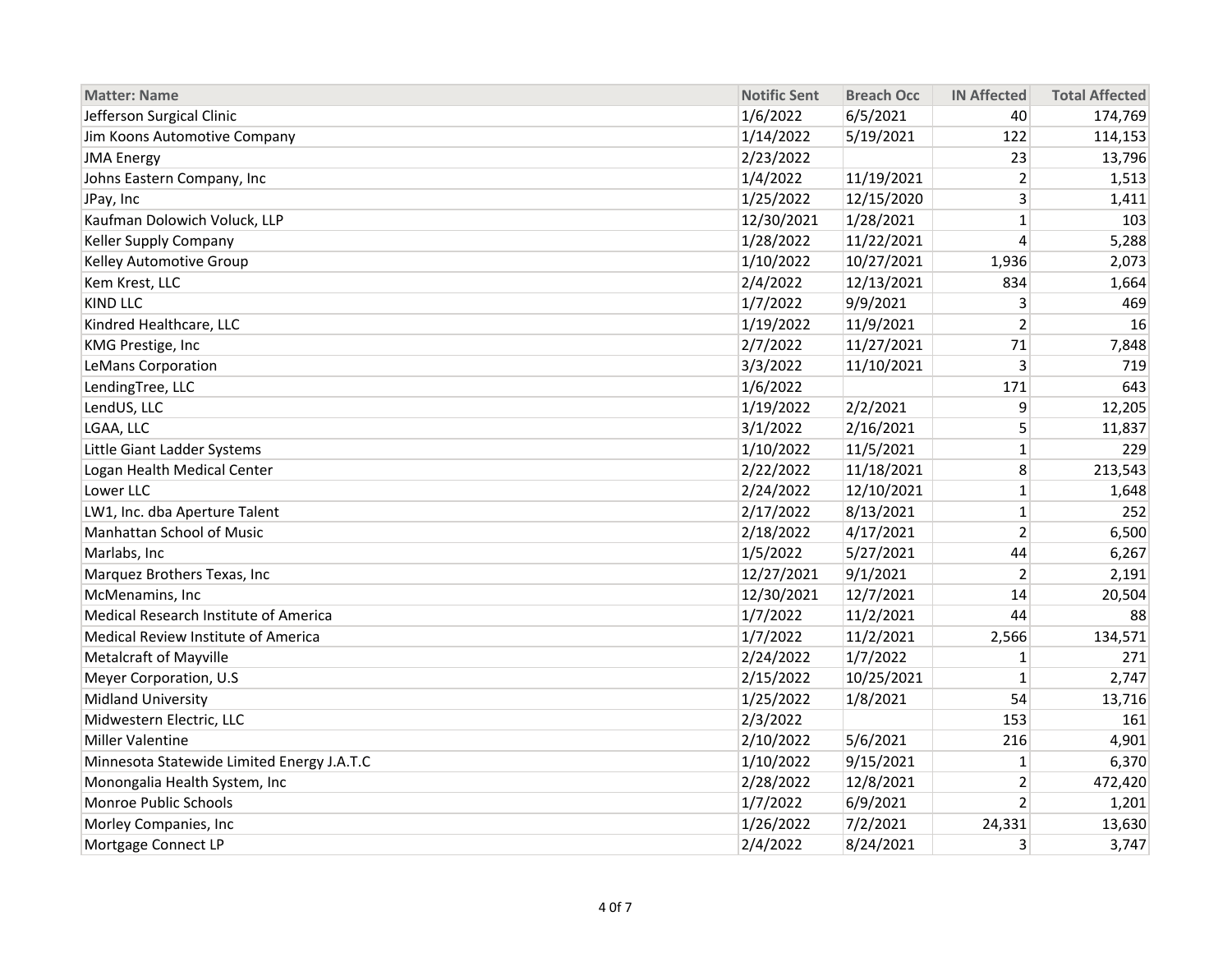| <b>Matter: Name</b>                                         | <b>Notific Sent</b> | <b>Breach Occ</b> | <b>IN Affected</b> | <b>Total Affected</b> |
|-------------------------------------------------------------|---------------------|-------------------|--------------------|-----------------------|
| <b>Moseley Architects</b>                                   | 3/1/2022            | 7/4/2021          | 3                  | 2,778                 |
| Murray & Josephson CPAs, LLC                                | 2/18/2022           | 6/8/2021          | 5                  | 2,472                 |
| National Association of Community Health Centers            | 1/10/2022           | 10/4/2021         | 14                 | 935                   |
| National Math and Science Initiative                        | 2/7/2022            | 9/23/2021         | 6,048              | 191,255               |
| <b>Nelnet Campus Commerce</b>                               | 2/18/2022           | 1/17/2022         | 7                  | 3,145                 |
| North Broward Hospital District dba Broward Health          | 1/1/2022            | 10/15/2021        | 1,826              | 1,357,879             |
| Northern Contours, Inc                                      | 2/2/2022            | 1/18/2022         | 4                  | 1,883                 |
| Northwood Club                                              | 1/19/2022           | 9/11/2021         | $\mathbf{1}$       | 3,121                 |
| Nuna Baby Essentials, Inc                                   | 1/21/2022           | 3/26/2020         | 198                | 21,779                |
| <b>NURX</b>                                                 | 1/19/2022           | 12/23/2021        | $\mathbf{1}$       | 1                     |
| O'Bryan, Brown & Toner PLLC                                 | 2/11/2022           | 9/5/2021          | 22                 | 181                   |
| Oklahoma Baptist University                                 | 2/14/2022           | 3/30/2020         | $\mathbf{1}$       | 1,689                 |
| Oregano's Pizza Bistro                                      | 2/7/2022            | 11/24/2021        | $\overline{2}$     | 13,297                |
| OTR Global Holdings, II Inc                                 | 2/3/2022            | 1/18/2022         | $\mathbf{1}$       | 135                   |
| Pacific Life Insurance Company                              | 1/28/2022           | 12/14/2021        | $\mathbf{1}$       | 13                    |
| Paramount Marketing Consultants, Inc                        | 2/28/2022           | 12/20/2021        | $\mathbf{1}$       | 1,190                 |
| PBI-Gordon Companies, Inc                                   | 3/2/2022            | 9/9/2021          | 14                 | 2,010                 |
| Pekin Insurance                                             | 2/18/2022           | 12/4/2021         | 18                 | 10,872                |
| Pellissippi State Community College                         | 2/1/2022            | 12/4/2021         | 355                | 20,600                |
| Penn LLC dba Pulse TV                                       | 1/25/2022           | 11/1/2019         | 33,453             | 201,000               |
| Perennials and Sutherland, LLC                              | 1/19/2022           | 12/3/2021         | $\overline{2}$     | 1,281                 |
| Powergrid Services, LLC                                     | 1/19/2022           | 9/13/2021         | 7                  | 4,332                 |
| Professional Personnel Services dba Luttrell Staffing Group | 2/1/2022            | 6/1/2021          | 57                 | 42,866                |
| Program Maintenance, Inc dba Service One, Inc               | 1/18/2022           | 5/13/2021         | $\mathbf{1}$       | 124                   |
| Progrexion ASG, Inc                                         | 2/14/2022           | 12/23/2021        | $\overline{2}$     | 571                   |
| PUMA North America, Inc                                     | 2/3/2022            | 12/11/2021        | 112                | 6,632                 |
| Radius Financial Group, Inc                                 | 2/3/2022            | 7/4/2021          | 35                 | 16,988                |
| <b>RAE Corporation</b>                                      | 1/21/2022           | 10/26/2021        | $\overline{2}$     | 2,190                 |
| Ravkoo                                                      | 1/3/2022            | 9/7/2021          | 1,437              | 105,000               |
| Reimbursement Consultants, Inc                              | 2/15/2022           | 6/22/2020         | 2                  | 2,534                 |
| Rimkus Consulting Group, Inc                                | 1/14/2022           | 6/25/2021         | $\overline{2}$     | 100                   |
| Ruben E Smith Construction Company                          | 1/13/2022           |                   | 11                 | 251                   |
| Samaritan Daytop Village, Inc                               | 10/26/2021          | 9/22/2021         | $\overline{4}$     | 15,459                |
| Service Employees International Union, Local 32BJ           | 2/11/2022           | 10/21/2021        | 22                 | 230,487               |
| Seviroli Foods, Inc Vertullo Imports                        | 2/11/2022           | 5/13/2021         | $\mathbf{1}$       | 2,070                 |
| Shutterfly, LLC                                             | 12/18/2021          | 12/3/2021         | 16                 | 1,406                 |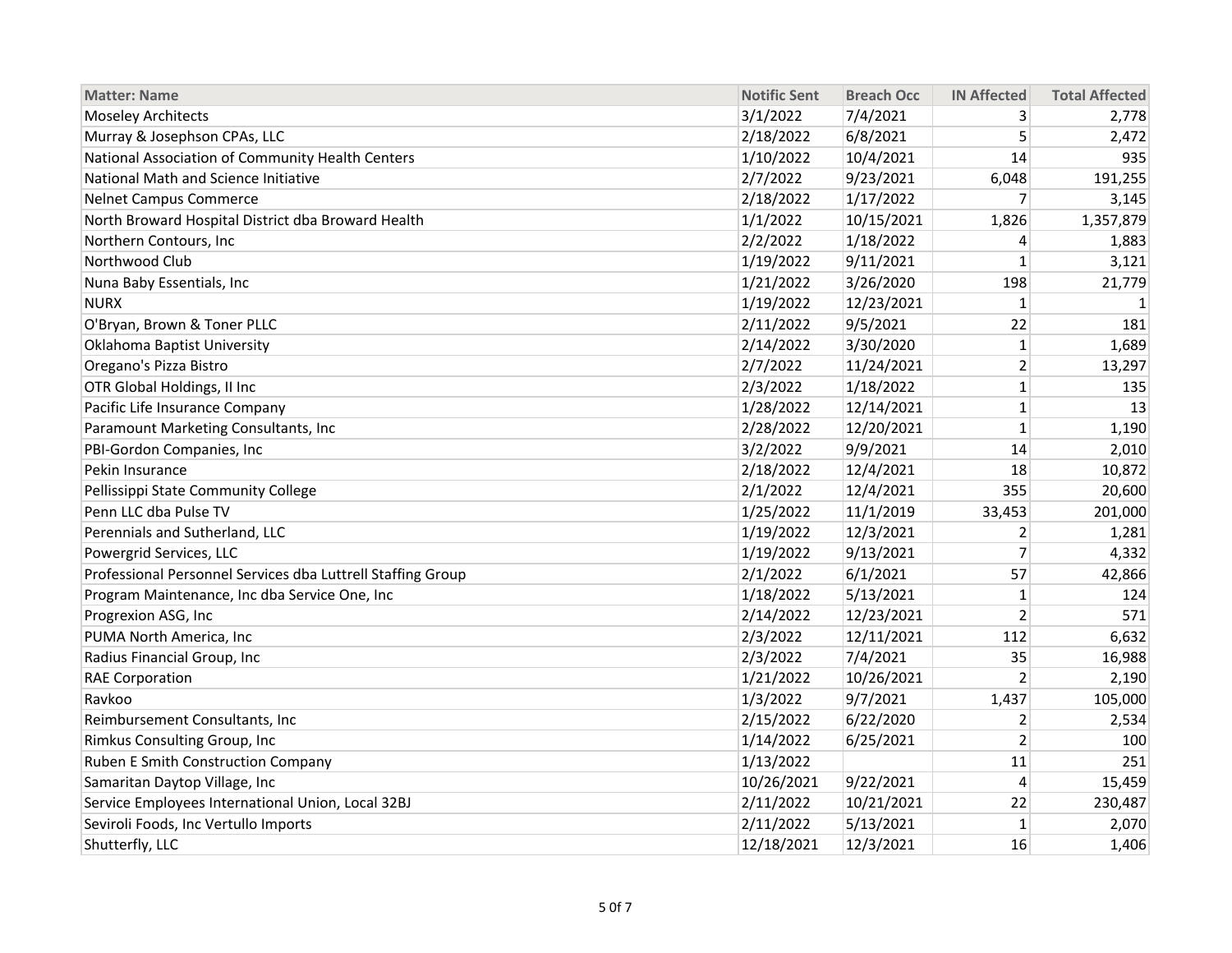| <b>Matter: Name</b>                                             | <b>Notific Sent</b> | <b>Breach Occ</b> | <b>IN Affected</b> | <b>Total Affected</b> |
|-----------------------------------------------------------------|---------------------|-------------------|--------------------|-----------------------|
| Sierra Pacific Mortgage Company                                 | 2/10/2022           | 11/21/2021        | $\overline{2}$     | 530                   |
| <b>Small Business Accounting Services</b>                       | 1/24/2022           | 12/14/2021        | 4                  | 3,677                 |
| Smith System Driver Improvement Institute, Inc                  | 12/21/2021          | 11/25/2020        | 28                 | 1,163                 |
| Sourcemedia LLC DBA Arizent                                     | 3/2/2022            | 5/21/2021         | 20                 | 4,993                 |
| South City Hospital                                             | 1/14/2022           | 11/13/2021        | 14                 | 21,601                |
| Spencer Gifts LLC                                               | 1/24/2022           | 11/24/2021        | 152                | 10,024                |
| Springfield Technical Community College                         | 1/10/2022           | 8/23/2021         | 22                 | 22                    |
| St. Clair County, IL                                            | 1/31/2022           | 5/27/2021         | 2                  | 661                   |
| St. Lucie County's Drug Screening Lab                           | 1/20/2022           | 6/2/2017          | 30                 | 14,528                |
| St. Vincent Health and Hospital                                 | 2/14/2022           | 2/1/2022          | 2                  | 2                     |
| <b>Standard Fire Insurance Company</b>                          | 1/14/2022           | 12/15/2021        | $\mathbf{1}$       | 30                    |
| <b>Startek Inc</b>                                              | 1/21/2022           | 5/21/2021         | 1,650              | 24,819                |
| <b>St Augustine College</b>                                     | 2/24/2022           | 8/10/2021         | 132                | 13,263                |
| Suncoast One Title & Closings, Inc                              | 1/7/2022            | 6/8/2021          | $\overline{2}$     | 461                   |
| Sunset Harbour Yacht Club                                       | 1/10/2022           | 3/26/2021         | 3                  | 250                   |
| TCW, Inc                                                        | 1/3/2022            | 10/26/2021        | $\overline{3}$     | 2,577                 |
| <b>TD Bank</b>                                                  | 12/16/2021          | 10/11/2021        | $\mathbf{1}$       | 37                    |
| The Anthem Companies, Inc                                       | 2/18/2022           | 1/4/2022          | $\mathbf{1}$       | $\mathbf{1}$          |
| The Brock Group, Inc                                            | 1/14/2022           | 7/21/2021         | 22                 | 2,451                 |
| The Gund Company, Inc                                           | 12/31/2021          | 8/10/2021         | 39                 | 473                   |
| The Herrick Corporation dba Central Texas Iron Works            | 1/13/2022           | 9/15/2021         | $\overline{2}$     | 550                   |
| The Marker Group Inc                                            | 12/30/2021          | 9/3/2021          | 277                | 14,041                |
| The National Pork Board                                         | 2/14/2022           | 10/8/2021         | 10                 | 209                   |
| The Reingold Company PC                                         | 2/18/2022           | 11/8/2021         | 402                | 1,346                 |
| The Stevenson Company dba TraQline                              | 2/18/2022           | 1/20/2022         | 5                  | 138                   |
| Thornburg Investment Management, Inc                            | 1/7/2022            | 3/29/2021         | 33                 | 3,280                 |
| Tilson Technology Management, Inc                               | 2/15/2022           | 1/28/2022         | $\overline{2}$     | 567                   |
| Title Guaranty Company of Lewis County and Coast Title & Escrow | 1/14/2022           | 10/24/2021        | $\mathbf{1}$       | 1,217                 |
| Toledo Lucas County Public Library                              | 12/30/2021          | 10/31/2021        | 3                  | 1,265                 |
| Triad Manufacturing, Inc                                        | 1/24/2022           | 12/21/2021        | $\mathbf{1}$       | 1,413                 |
| <b>TTEC Healthcare Solutions, Inc</b>                           | 12/27/2021          | 3/4/2021          | 983                | 94,977                |
| Tuscarora Intermediate Unit 11                                  | 2/7/2022            | 8/9/2021          | $\mathbf{1}$       | 3,345                 |
| Ultimate Care, Inc                                              | 2/22/2022           | 4/7/2021          | 4                  | 29,148                |
| Unique Wholesale Distributors, LLC                              | 1/10/2022           |                   | $\mathbf{1}$       | 522                   |
| UnitedHealthcare Insurance Company                              | 1/20/2022           | 11/2/2021         | 113                | 2,406                 |
| University of Illinois Hospital & Health Sciences System        | 1/7/2022            | 12/8/2021         | $\mathbf{1}$       | 6                     |